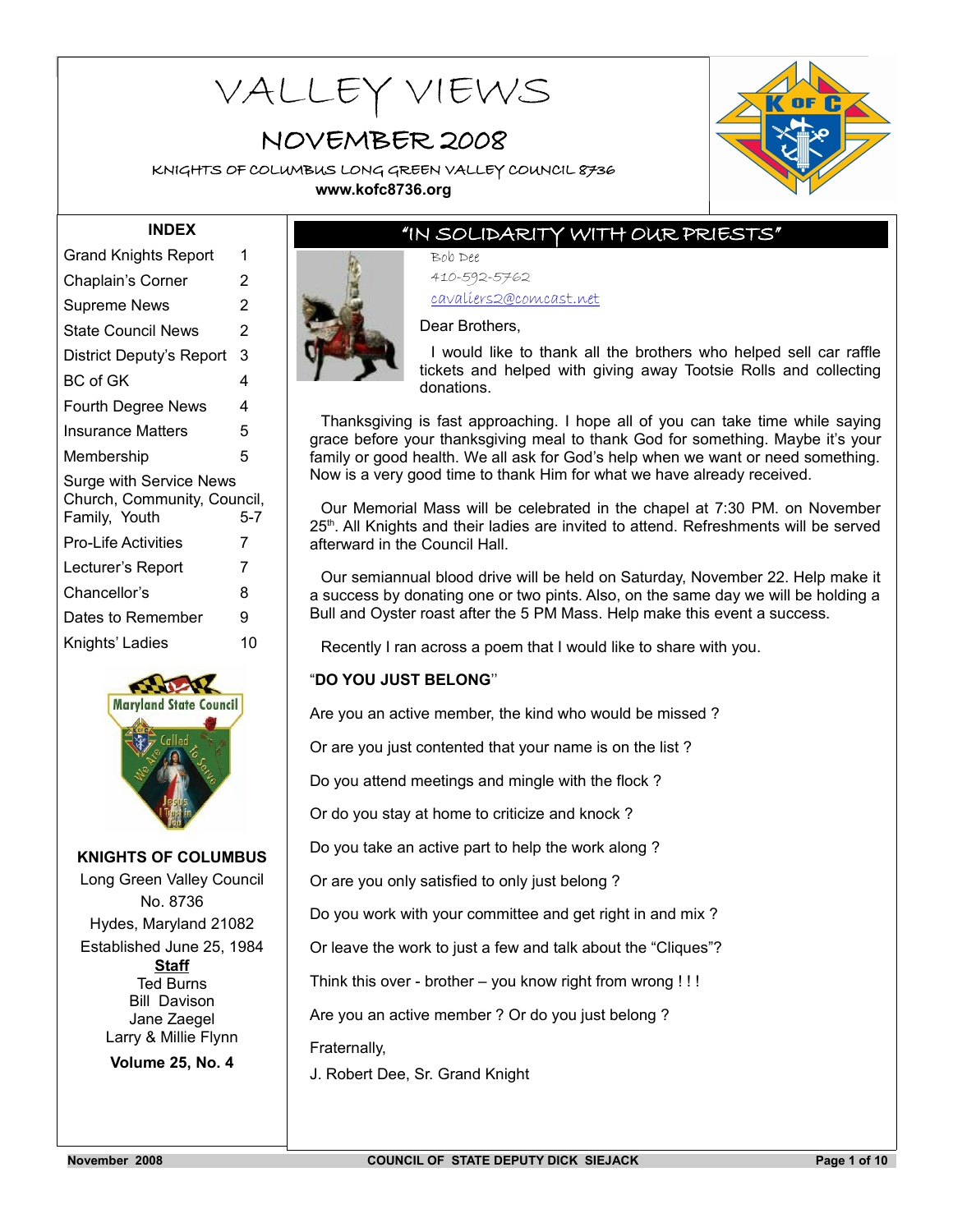

# **CHAPLAIN'S REPORT**

Fr. Willie Franken 410-592-6206 WFranken@archbalt.org

Dear Brother Knights:

Fall has arrived, the leaves have fallen, the air is cooler, and it is November. This month is time for us to remember all of our loved ones who have died and have gone home to the Lord. Nov. 2 is the Feast of All Souls that calls our attention to our deceased loved ones and Knights/Knights Ladies. Where they are we hope to follow.

It is also a month in which we will celebrate the Thanksgiving holiday. Family members will gather for a turkey dinner and all the trimmings to enjoy the presence of each other and the gift of family. It is also a time for us to reflect on "What am I thankful for this year?" Most of all, we thank God for God's blessings to us.

Happy Thanksgiving. Fr. Willie

## **SUPREME COUNCIL NEWS**

Address to His Holiness Pope Benedict XVI by Supreme Knight Carl A. Anderson Private Audience for the Knights of Columbus Board of Directors Friday, October 3, 2008 Sala Clementina

Holy Father, it is with joy that the Supreme Directors of the Knights of Columbus greet Your Holiness during our pilgrimage to Rome in honor of the Prince of the Apostles and as a sign of our devotion to his successors. We recall with gratitude your recent visit to the United States. We are grateful as well for the recent International Eucharistic Congress held in Quebec City and for the upcoming World Meeting of Families to be held soon in Mexico City. We believe these events to be grace filled occasions to build greater solidarity among all the faithful of North America.

We will continue to answer your call to be coworkers with our bishops and priests in the new evangelization; and for the renewal of society, which is a special responsibility of the laity. We thank you especially for your encyclicals, *Deus Caritas Est* and *Spe Salvi* – they have become indispensable guides as we continue to live more fully our principles of charity, unity and fraternity in fidelity to the vision of our founder, the Venerable Father Michael J. McGivney.

On behalf of our more than 1,750,000 members and their families in the United States, Canada, Philippines, Mexico, the Caribbean and Poland we pledge greater efforts in building a new culture of life in all the countries in which we work.

On this occasion we are privileged to present to Your Holiness the annual proceeds of our Vicarius Christi Fund. Since its establishment, this fund has provided more than \$43 million for the charitable work of Your Holiness and that of your beloved predecessor. Holy Father, today we ask that the Lord may exceedingly bless your ministry on behalf of the universal Church, especially your efforts to bring peace, reconciliation and greater charity to the world. We pray as well that you may always find in the Knights of Columbus a strong right arm in service to the Church.

# **STATE REPORT**

Political Involvement

As we approach the November Elections, we need to be aware of the Order's Law's which prohibit bringing politics into the council chamber or supporting candidates for public office because of their membership in the Order. Also, current tax laws prohibit, generally, tax exempt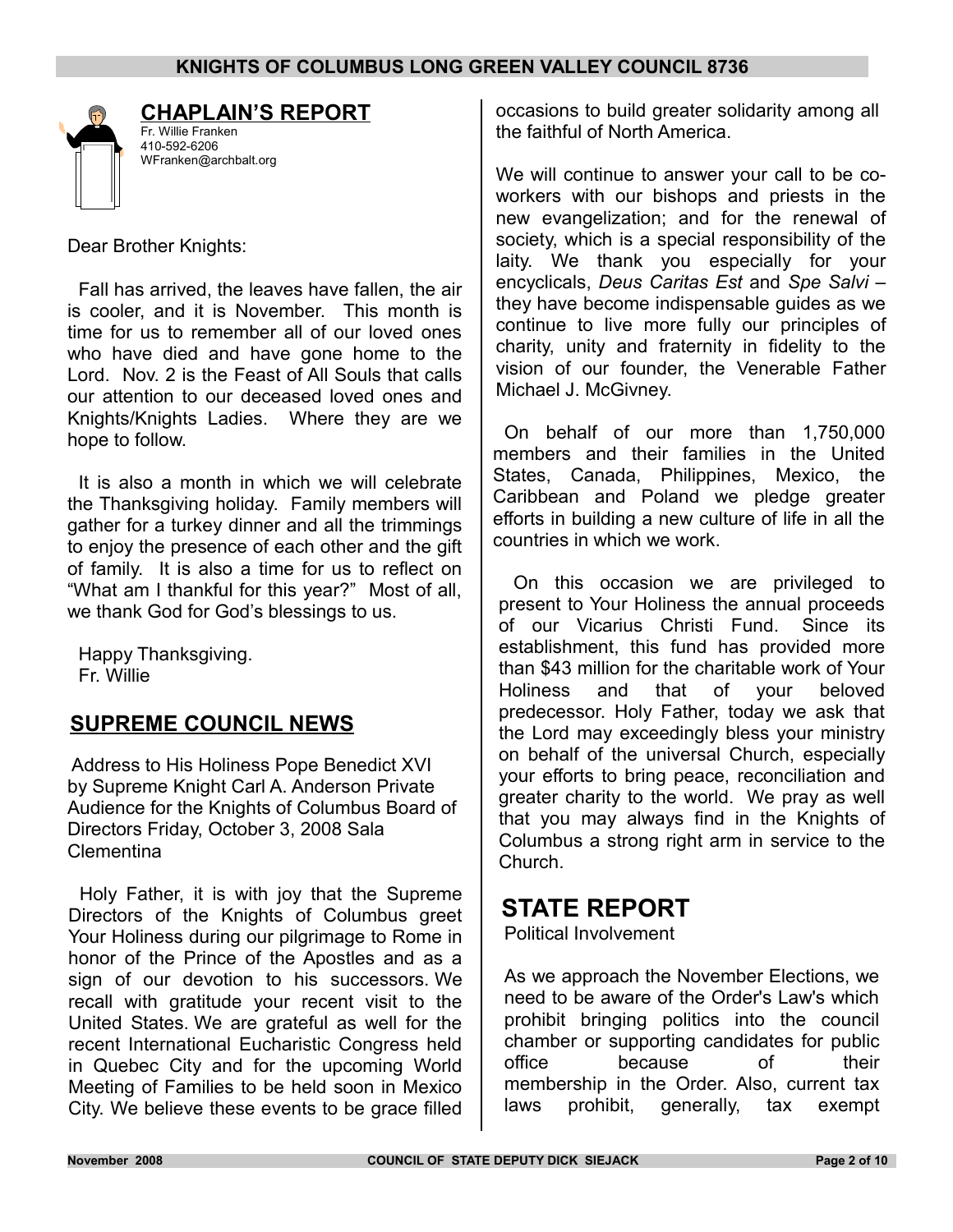organizations such as the Knights of Columbus from engaging in political campaigning or providing support or opposition to the control of the control of the control of the control of the control of the control of the control of the control of the control of the control of the control of the control of the control of the control o candidates for political office. This would also include the generating of e-mails, or the forwarding of e-mails, political in nature, to members of our councils or the Order. The use of the name of the Knights of Columbus and the council in the above activities would violate these rules.

At the 118th Annual Meeting of the Supreme Council held in Boston, Massachusetts, the delegates passed a resolution entitled "Crusade for Life". This resolution, again affirmed the Knights of Columbus policy of not inviting to any Knights of Columbus event, persons, especially public officials or candidates for public office, who do not support the legal protection of unborn children, or who advocate the legalization of assisted suicide, euthanasia of the infanticide known as partial birth abortion. This resolution also states that we do not allow such persons to rent, or otherwise use facilities over which we have control: not permit them to speak at Knights of Columbus events: not bestow upon them honors or privileges of our Order: not invite them to serve as honorary chairpersons of events; or allow them to hold any office in the Knights of Columbus.

As stated in the above resolution, our position as Knights of Columbus should be "informational and educational". However, as a tax exempt organization, we may not use the name of the Knights of Columbus to engage in political campaigning or provide support or opposition to candidates for political office.

I would also refer you to our Charter Constitution Laws, Chapter XVIII: Misconduct and Nonfeasance of Members and Officers: Section 162: "Appeals For Political Support" 23. Issuing appeals for, or soliciting by virtue of his membership in the Knights of Columbus, aid, or assistance or support by or in behalf of or announcing candidates for public office, or candidates for office (including delegates to State and Supreme councils) in another society or body or in the Order; fine, suspension or expulsion.

Any member who knowingly permits or acquiesces in such appeals, solicitation, etc., shall, if elected, be ineligible to hold office."

If you have any further questions, please contact Me .

Stephen J Adamczyk State Advocate [acheck@comjcast.net](mailto:acheck@comjcast.net)

## **DISTRICT DEPUTY REPORT**

Brian O'Connor District Deputy 1

District Deputy Message November 2008 REACHING FOR THE STARS REPORT AS OF 9/01/08

| סטוויטוס וטיסודרוט וברו    |                |                       |            |                             |  |  |  |
|----------------------------|----------------|-----------------------|------------|-----------------------------|--|--|--|
|                            | New            | Dropped               | <b>Net</b> | Net Insurance               |  |  |  |
| Council                    | <b>Members</b> | <b>Members</b>        | Membership | Increase                    |  |  |  |
| No                         |                |                       | Increase   |                             |  |  |  |
| 8736                       |                |                       |            |                             |  |  |  |
| 9815                       |                |                       |            |                             |  |  |  |
| 10100                      |                |                       |            |                             |  |  |  |
| 11372                      |                |                       |            | -                           |  |  |  |
| <b>District</b>            | 5              |                       | 5          |                             |  |  |  |
| Total                      |                |                       |            |                             |  |  |  |
| <b>Star District Goals</b> |                | <b>21 New Members</b> |            | <b>11 Insurance Members</b> |  |  |  |

As of the time of this article the District 1<sup>st</sup> degree had not been held. From the preliminary reports on prospective candidates it is my hope the membership numbers will show an improvement versus the slight down turn this month. We are already 1/3 of the way into the  $2<sup>nd</sup>$  quarter of the year. Let's not be like the Ravens and the Steelers and try to pull out a victory in the  $4<sup>th</sup>$  quarter because you can't count on it working. Let's get at least half way or better to our Star goals by the end of the year.

Again while the event will not occur until after the newsletter deadline I hope everyone enjoyed themselves at the District horseshoe tournament. I wish to thank all those who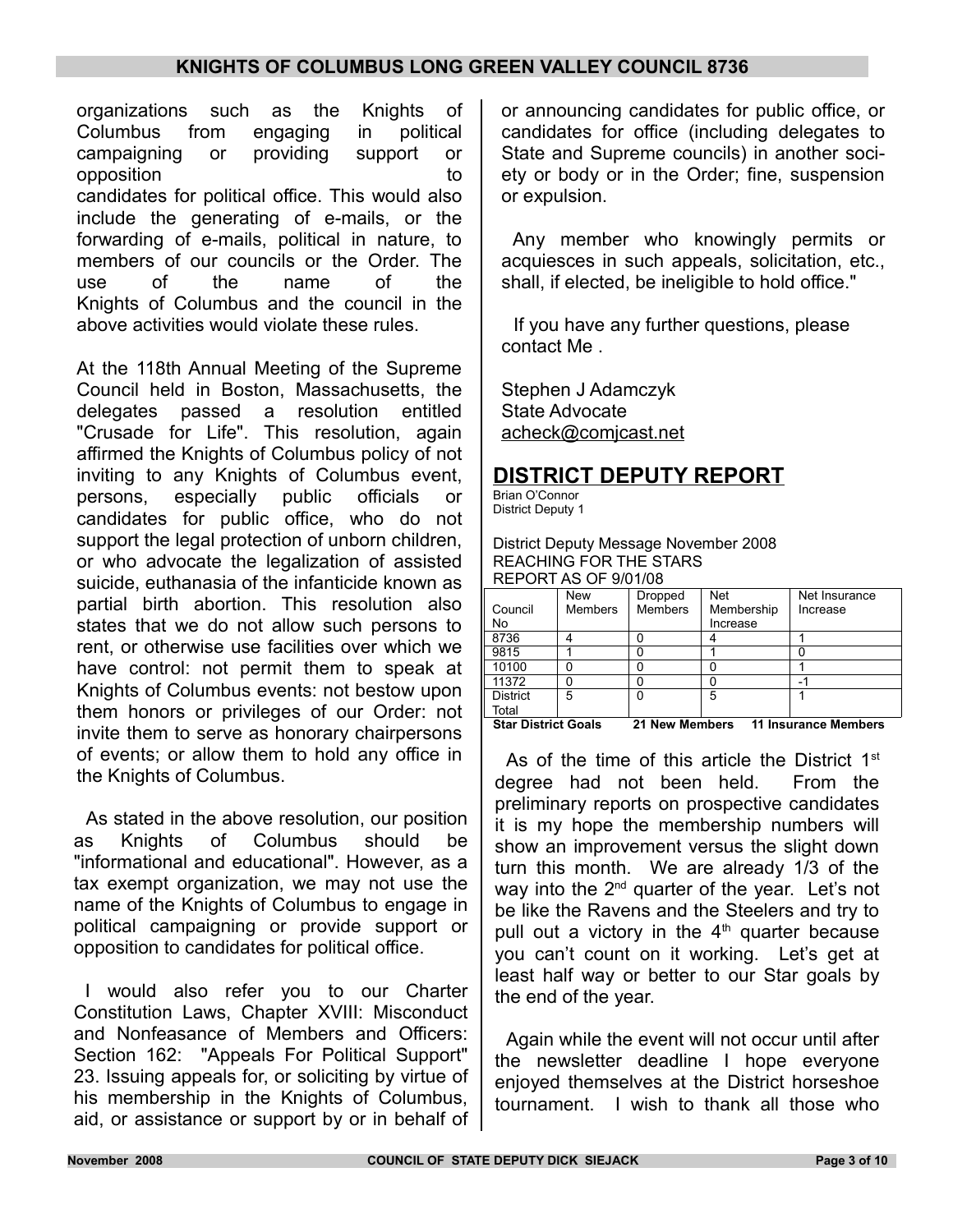helped and participated in this event. As of this time it appears the District Soccer shoot-out will occur on Sunday November 2<sup>nd</sup> at District 7 recreation field in Northern Baltimore County. Specifics will be e-mailed to your GK prior to the event.

This month we have an election. Catholic Men are said to be the key to this year's election. We as Knight's need to vote Pro-Life and to urge our fellow Catholics to vote pro-life. How a person treats the pre-born is a magnifying glass into their character and a window to their soul. You can make a difference this election in speaking in favor of pro-life issues and candidates and voting prolife.

Finally, don't forget this month we remember our departed brother Knights at the Council Memorial Masses. Please join you brother Knights, their families and the widows of our departed brothers at these Masses. But remember we should be remembering our widows every month not just in November. Please offer them assistance and invite them to be a part in all council activities throughout the year. The State has a wonderful widows program. If interested contact John Zelinski, the State Widows Chairman at johnwz@hughes.net or 301-834-6713..

Jesus I trust in you!!!! Brian O'Connor, District Deputy

#### **BALTIMORE CHAPTER OF GRAND KNIGHTS**

Michael Sallese President, PGN, FDD, PFN Msallese11@verizon.net

The Baltimore Chapter of Grand Knights will be holding it's annual Memorial Mass on Thursday November 13, 2008 in place of our regular business meeting. The Mass will be held at Our Lady Queen of Peace Church at 10003 Bird River Road Middle River MD 21220. Mass will begin at 8:00 PM. If you haven't already done so, please send the names of Grand Knights and Past Grand Knights of your council who have

gone to the Lord since November 1, 2007. We will compile the list of names and honor them during Mass when we light a candle for each of the deceased gentlemen. Please make arrangements to attend and bring any widows with you. After Mass we will have light refreshments in the Church Hall. Our Chaplain Fr. Jason Worley will celebrate Mass.

On Saturday December 6, 2008 the Chapter will hold our annual Breakfast with Santa for the residents of Villa Maria, St. Vincent de Paul & Gallagher Center. We get there early on Saturday morning and stay until around 1:00 PM while Santa visits with each child. If you can help, please call Mike Sallese at 443-852-1442. If you work at this event once, you'll be back.

On Thursday December 11, 2008 the Chapter will hold our annual Christmas Party at Dundalk Council. More information is to follow.

If there is anything the Chapter can do to help our councils, please do not hesitate to contact us.



#### **FOURTH DEGREE NEWS**

Archbishop John Carroll Assembly 2378 Faithful Navigator Michael Georgulas

My Brother Knights:

The November meeting is our Memorial Mass on November 20th. It will be at 8:00 PM at Long Green Valley Council in the Chapel of St. John the Evangelist Parish. Dress for Officers is Black Tuxedos and all others is suit and tie. Ladies are invited. Please plan to attend to remember our deceased members. There will be refreshments after the Mass. I need some help with getting the food and drinks.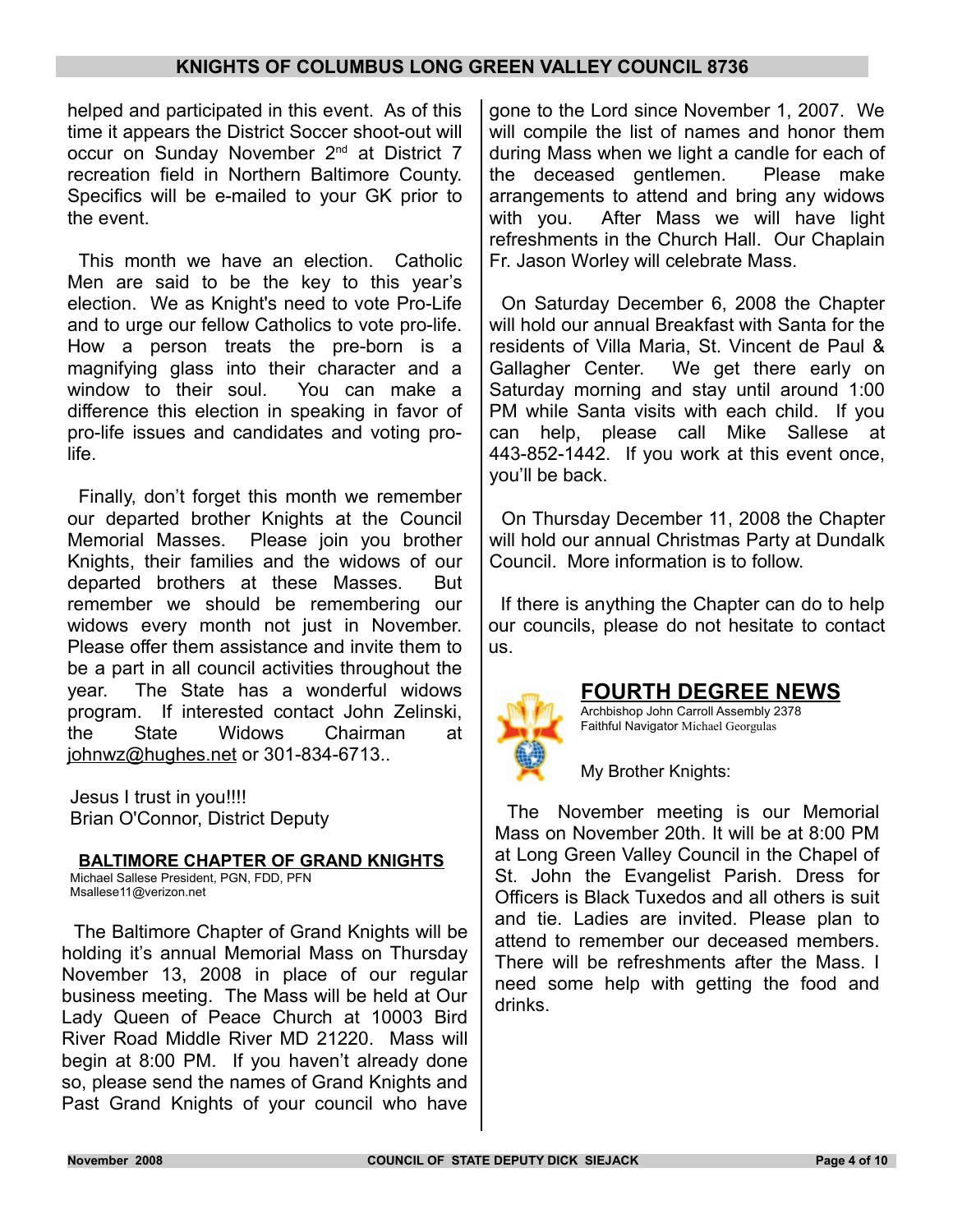

# **INSURANCE MATTERS**

Tom White, FICF, CSA 410.581.1740 800.562.1882 tomwhitekofc@verizon.net

HOW DO ANNUITIES COMPARE WITH OTHER **INVESTMENTS** 

| <b>FEATURE</b>            | <b>KOFC</b>    |           |                     |
|---------------------------|----------------|-----------|---------------------|
|                           | <b>ANNUITY</b> | CD'S      | <b>MUTUAL FUNDS</b> |
| Tax-deferred              | <b>Yes</b>     | <b>No</b> | No                  |
| <b>Avoids Probate Yes</b> |                | No        | No                  |
| <b>Safety</b>             | Yes            | Yes       | No                  |
| Guaranteed                |                |           |                     |
|                           |                |           |                     |
| Lifetime Income Yes       |                | No        | No                  |
| Liguidity                 | Yes            | Yes       | Yes                 |
|                           |                |           |                     |

Which are important to you? Which make a difference to your financial well-being? Annuities are growing in popularity. Why? The annuity may be used to fund an IRA(new or rollover), save money for retirement, leave to your wife or children(avoids Probate), provide a lifetime monthly income—all these possibilities with guaranteed interest and safety. "Time is money", tax deferral buys time. The more time you can buy, the faster and larger your assets can grow. The Knights of Columbus is a very large non-profit insurance company for Catholics with the highest possible rating given by the AM. Best Co. and Standard & Poor.

Call me if you want further details on this program.

## **MEMBERSHIP**

Jim Schmidt, Sr, PGK 410-592-8891 snstrngjim@msn.com

For those Brothers who are going to sign up a new member, there is a First Degree Ceremony at Fr. Wolfe Council on Oct. 20. For those Brothers who need their Second Degree there one again at Fr. Wolfe Council on Nov. 20. If that is not convenient, there is also a Second Degree at Notre Dame Council on Nov. 20. Please let me or the the Grand Knight know if your going to attend. As for Third Degree's there is one on Dec. 12 in Perryville. There is also another Third Degree on Jan. 23 in Middle River at Pope John Paul the Great Council.



**CHURCH ACTIVITIES**

Randy Keiser mostincorporated@yahoo.com 410-491-6407

On September 21, we had the Catechist's Breakfast, approximately 25 participants attended. Thanks to Bob Dee, Tom Zaegel, Jim Cross for helping out and a special thanks to Jim Schmidt Sr. and Jim Schmidt Jr., who donated bagels and Cinnabons.

The painting of the Conference Center has been canceled and will be rescheduled as soon as the church office let us know when the rooms will be available. We have been participating in the Adopt-A-Plot program. The church has assigned us the gardens around the chapel and the Holy Mary statue. I would like to thanks Tom Zaegel and Joe Kerins for helping with this project.

#### CALENDAR OF CHURCH ACTIVITIES

October, 2008 / TBA - Paint Conference Center November, 2008 / TBA - Fall Clean Up Nov. 25, 2008 - 5th Sun. -7:30 Mass, Breakfast at The Sunshine Grill December 21,2008 - Lighting of The Manger December 24, 2008 - Christmas Eve Parking February 24, 2009 - Shrove Tuesday Pancake Supper March, 2009 / TBA - Catholic Bee Mar. 20, 2009 - 5th Sun. -7:30 Mass, Breakfast at The Sunshine Grill April 19, 2009 - Divine Mercy Mass May 7, 8, 9, 2009 - Spring Fling May 31, 2009 - 5th Sun. -7:30 Mass, Breakfast at The Sunshine Grill.

More activities may be added as they present themselves.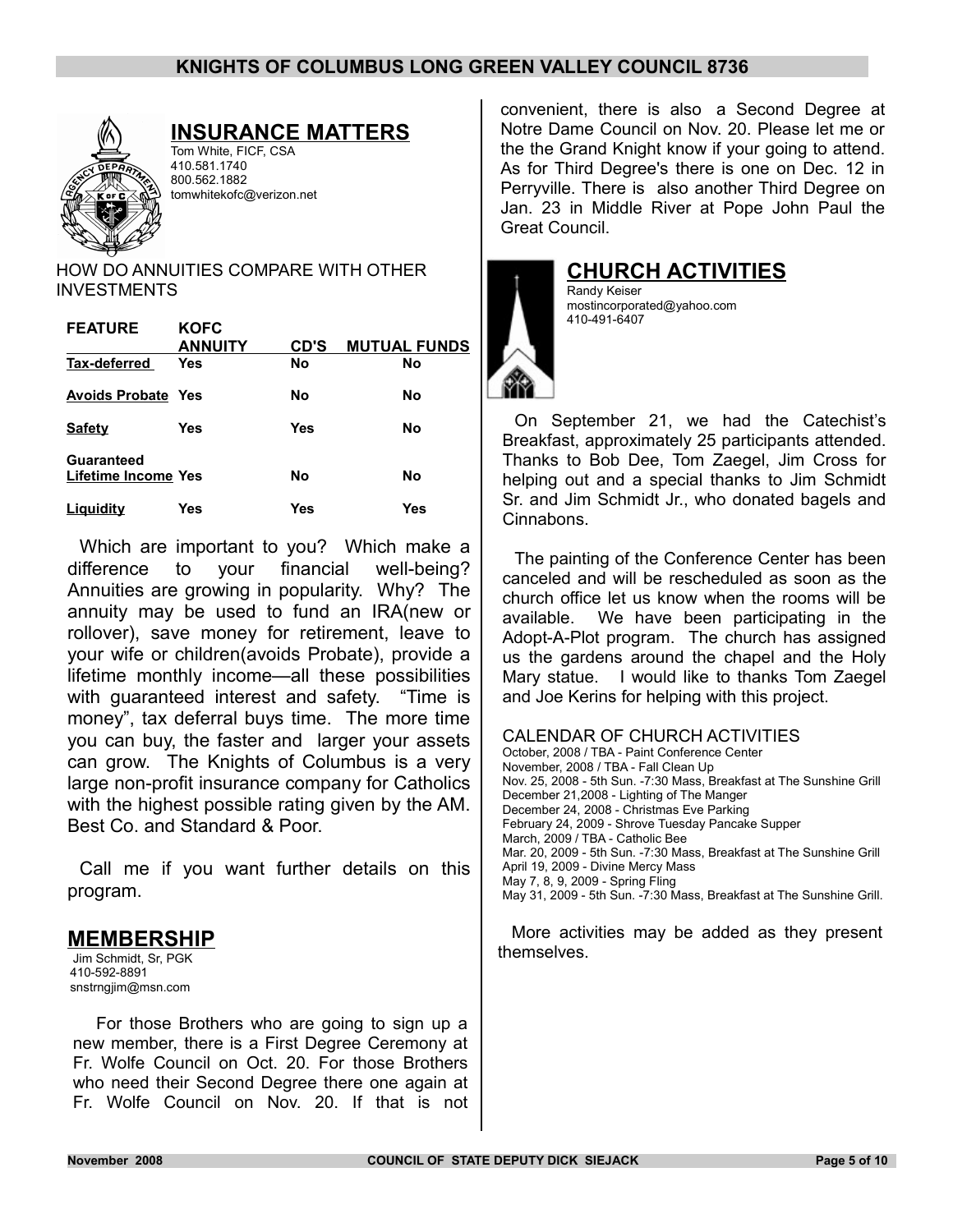### **COMMUNITY ACTIVITIES**

Mike Naumann 410-592-4884 mike.n@pioneernetwork.com

#### **BLOOD DRIVE** Tom Zaegel

410-557-4465 [tomzaegel1@comcast.net](mailto:tomzaegel1@comcast.net)

Our annual fall blood drive will take place on Saturday, November 22 from 7AM to 1:00PM at St. John Church Hall. Please plan to support this very valuable community project. While it is planned for the weekend prior to Thanksgiving, the units will still help to cover the 4-day down time for the Red Cross over the long Thanksgiving holiday that follows.

As has been done over the last few drives, we will be making telephone calls to solicit donors. We will also be taking reservations after masses on Nov. 15 & 16. If you can donate, help with calls and/or sign up at church, or help on the day of the drive, please let me know.

This will be a very busy day for many of us, as we will also have the Bull & Oyster Roast that evening. So we need a lot of Brothers to volunteer their time to help spread the load as much as possible. We need to collect at least 65 units to meet the Red Cross goal. Thus we need to sign up about 80 donors. However, our goal is to sign up 100 and get 75 units. Yes this will take a lot of effort, but we have picked up momentum again over the last 3 drives, especially with the great performance of the Red Cross teams.

Please pray for our success as well as a good turn out. Contact your friends, neighbors and relatives to donate also.

### **THANKSGIVING PROJECT John J. Mayni, Chairman**

At the end of October, a letter was sent to all Council members detailing our Annual Thanksgiving Project. If you have not responded to date, please consider participating in this worthwhile project.

This year marks the **18th consecutive year** for this project! The project was started by Brother Jim Welsh and has gradually grown in size and scope

over the years because of your continuing support. Of all the Council's charitable activities throughout the year, the Thanksgiving Project is by far the largest. We touched the lives of 1,281 individuals (which included 400 families) during the holidays last year.

This year we are going to support the **125 needy families** registered with Beans and Bread, the **125 needy families registered** with the Missionaries of Charity-Gift of Hope Convent's outreach program and the **50 men** residing at Our Daily Bread Employment Center (formerly The Christopher Place Employment Academy). We will also provide cooked turkeys and all the items needed to make a **complete Thanksgiving dinner** for the Nuns and AIDS patients at the convent and the men and staff at Our Daily Bread Employment Center.

Your participation in our Council's Thanksgiving Project will provide a ray of hope during the holiday season to those in need in Baltimore.

Please call me at 410-592-5663 if you can help with the project food deliveries which are tentatively scheduled to take place between 7:00AM and 12:00PM on November 21st, 24<sup>th</sup>, 25<sup>th</sup> and 26<sup>th</sup>. The exact delivery dates are firmed **up one week prior to Thanksgiving.** I also need 7 volunteers to purchase **and** cook a 16 – 20 pound turkey ready for pickup on the 25<sup>th</sup> of November. Call me for pickup arrangements. Note that the turkeys are baked without stuffing and placed in a covered aluminum tray for delivery. Your continued support of our program is greatly appreciated.

## **COUNCIL ACTIVITIES**

John Stansfield 410 836 0862 ressq351@verizon.net

## **Bull and Oyster Roast**

**SAVE** this date! On **Saturday, November 22** the Council will host a Bull and Oyster Roast in St. Johns Parish Hall after the 5:00PM Mass until 10:00PM to offset the budget deficit. We will need people to help and attend. We are also asking the school to help since we will be splitting the profits with them. Cost will be \$40.00 per person , \$75.00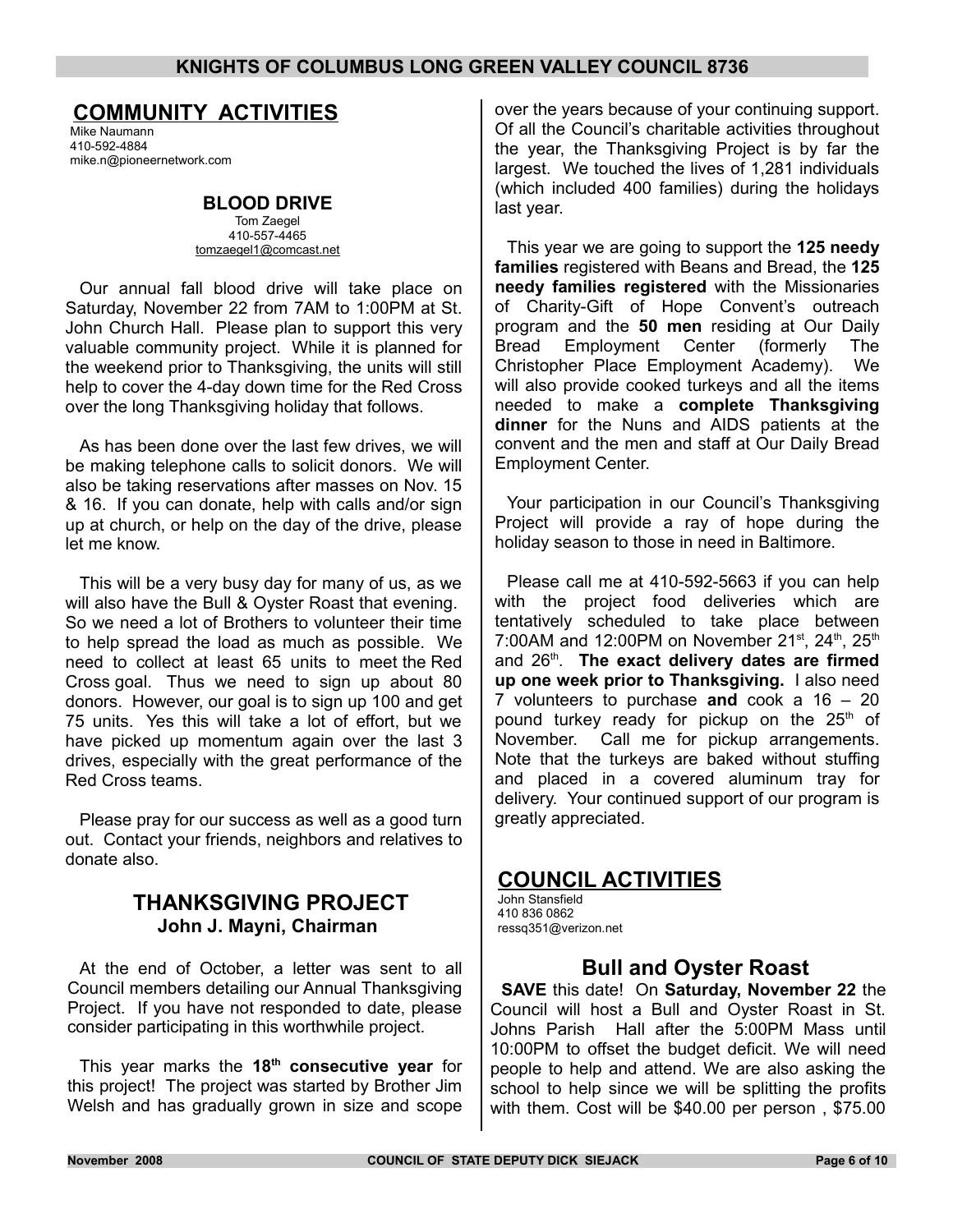per couple and a table of 8, \$300.00. Only 300 tickets will be sold. Contact Jim Schmidt, Sr at 410 592 8891, or the Parish office at 410-592-6206, X100

Jim Schmidt Sr.

### **FAMILY ACTIVITIES**

Jim Cross 410-893-1266

Paul & Mary Weber are the September Family of the Month. Paul has held many council offices culminating in Grand Knight and currently holds the position of Financial Secretary for the ninth year. He has also held Fourth Degree offices through Faithful Navigator. He has been District Deputy and Secretary to the State Deputy twice. Mary has been equally active in the Knights Ladies serving as President several times. She has served as Ladies Activities Chair on the State Level. Her abilities at writing Activity Reports are legendary and her advice has aided many trying to follow her example. Both have been an asset to the Council and State in Event conception, promotion, preparation and administration.

We are proud to proclaim Paul and Mary Weber as the Family of the Month for September.

## **YOUTH ACTIVITIES**

Chris Phillips

### **Keep Christ In Christmas Poster**

The Knights are preparing to sponsor a poster contest for the children of St. John's. The poster information has already been presented to the school to allow the children enough time to complete their art work. We expect to have all posters back by December  $4<sup>th</sup>$ , and I would appreciate some volunteers for judging.

Last year's participation had about 50 posters entered. Awards were given for grades 1-3, 4-6, and 7-8. Each grade level received cash prizes for  $1<sup>st</sup>$ ,  $2^{\text{nd}}$ , and  $3^{\text{rd}}$  place. We awarded the prizes in the church during the school's Christmas performance practice, and had some very excited children. All were very grateful to the Knights for conducting the contest – especially the ones who received checks.

## **PRO-LIFE ACTIVITIES**

Jim Cross 410-893-1266

This year the Maryland Catholic Conference will be urging everyone to sign up with an email address to receive information on the legislation under consideration by the Maryland State Legislature. They hope to have members of all of the 240 parishes in Maryland participate. Your email address will be linked automatically to your State Senator and State Delegates so that you can easily send your position on any issue to them. The signup event will be held at St John's on the weekend of November 8-9 and at St Mark's on November 15-16. I will be speaking at all the Masses and will need a couple of Knights or Ladies to be available at the tables in the back of church to help those who wish to enroll with the MCC effort.

The March for Life in Washington DC on January 22, 2009 will have a bus departing from Cardinal Gibbons for Knights that want to arrive on time to get into the Youth Mass.

Please pray for a successful election. The war in Iraq and the economy are said to be important issues but the parties won't be very different on their approaches to these issues when all is said and done. Their position on abortion, cloning, euthanasia and embryonic stem cell research is as different as night and day.

## **LECTURER'S REPORT**

Joe Wenderoth 410-592-9718 Home 410-682-1366 Work Lecturer@kofc8736.org

Dr James Taneyhill, of St Johns parish, spoke to the Long Green Valley Chapter at the October social meeting. As you may know from recent St John bulletins, Jim received the Archdiocesan Medal of Honor for his charitable work in Haiti with our Sister Parish St. Guillaume in La Chapelle. He discussed his experiences and presented some pictures that document the poverty in Haiti and also the progress that has resulted from our parish support for the work he has spearheaded.

I plan to offer a patriotic program in November to help celebrate Veteran's Day. The social meeting will be devoted to a Memorial Mass, so I am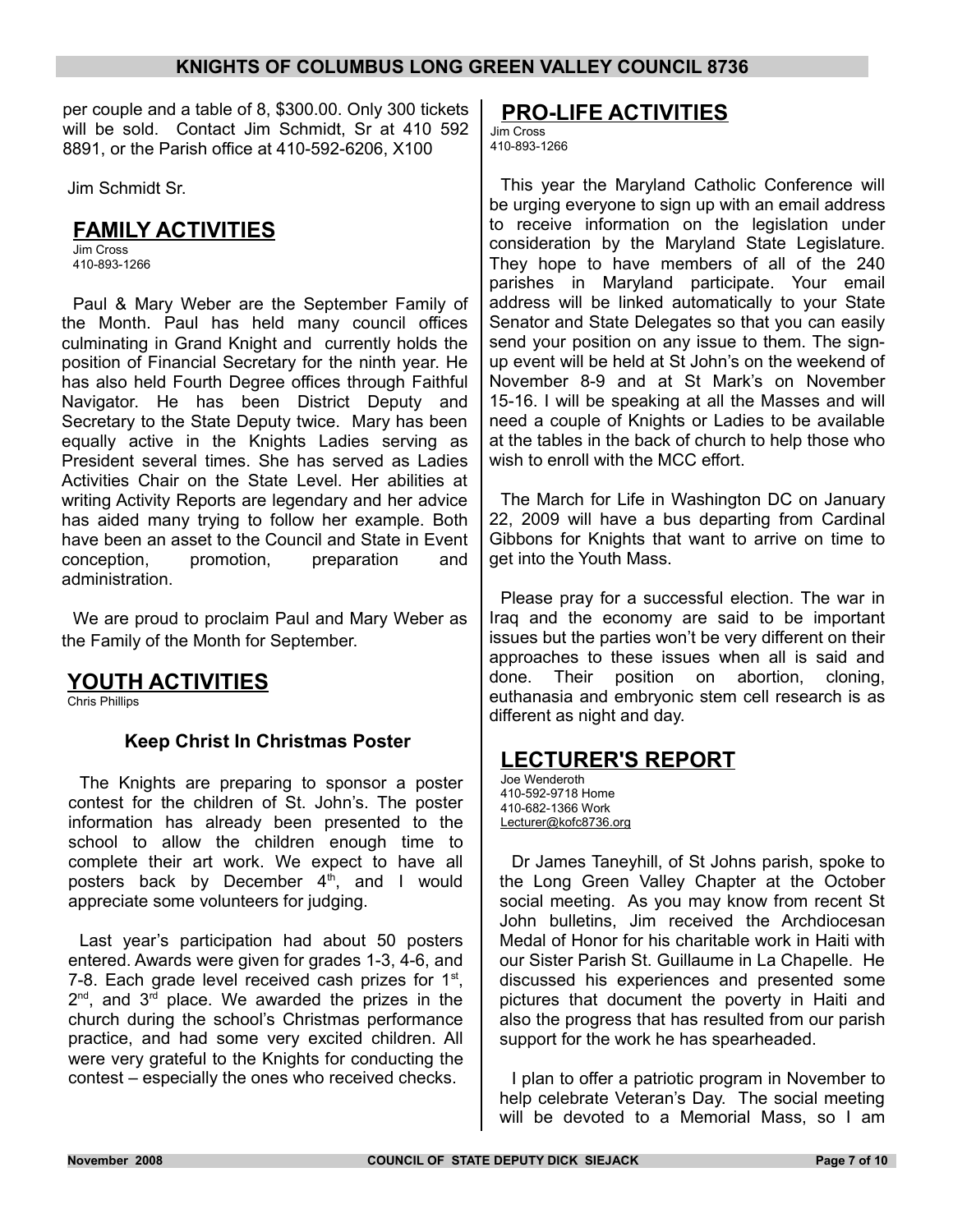working on an alternate plan for a presentation date. The program will deal with one of the 9/11 events. Stay tuned.

Lecturer Puzzle Contest: Submit an entry for a chance at the \$1,000 prize (if you get the lucky scratch off ticket). Try your hand at the Puzzle "Capital Time". You can e-mail or snail mail answers to the Lecturer. The Knight's Ladies continue to be invited to compete. Best score wins. Ties resolved by random drawing. Entries are randomly selected from the formidable pile of submitted, correct answers.

#### **October Puzzle: Capital Time**

A two-part challenge:

a) The first four letters of which U.S. state capital spell the name of a month?

b) The first six letters of which U.S. state capital also spell the name of a month?

Good luck. Send responses by e-mail, or by snail mail PO Box 9779, Baldwin 21013.

Please follow the LGVC web site www.kofc8736.org for electronic copies of the newsletters which include the much anticipated Lecturer's puzzle contest.

## **CHANCELLOR'S REPORT**

Bob McGraw Work 410-887-1828 Cell 443-299-7732 E-mail rsmcgraw@verizon.net

#### **Feel free to contact me if you know of any brother or family member that is need of prayers.**

Please continue to pray for the following:

#### **Brothers:**

Fr. Jack Collopy Dick Spinner Vince Wheeler John Robinson Norm Bronzert William Seibert Ross Galeano Tim Calvert Pop Stritzinger Mike Talipan Jack Lindung

#### **Relations:**

Kim Schlee, Daughter of Brother John Schlee Norma Ventura, Wife of Brother John Ventura Leonard Scheno, Brother of Jim Scheno Ann Hughes, Mother-in-Law of Brother Joe **Wenderoth** 

Faith Rowland, Granddaughter of Brother Bill Loeffer

Mary Renshaw, Wife of Brother Bob Renshaw Michelle Kanotz Birdsall, Daughter of Brother Bill Kanotz

Marilyn Carr, Wife of Brother Ronald Carr, Sr. Vincent Crogan, Brother-in-law of Brother George Landefeld

Phyllis Rowan, Mother of Brother Thomas Rowan

Stan Gibson, Brother of Brother Sam Gibson

#### **Deceased**

Ruth Krivacsy, Wife of past Brother Kevin Krivacsy

## **NOVEMBER BRITHDAYS:**

John Caine 1 Howard Kline 3 Tim Whitehurst 3 Paul Feild 4 Norm Ray 6 Marty Salisbury 6 Kevin Carr 7 Paul Weber 7 Jug Brown 9 Scott Messenger 9 Joe Crumbling 12 Paul Wimmer 12 Bud Imhoff 15 Joe Kerins 15 Tim Calvert 24 Jim Courtney 24 Neil Cariello 27 Doug Phelps 27

> Only one life, 'twill soon be past / Only what's done for Christ will last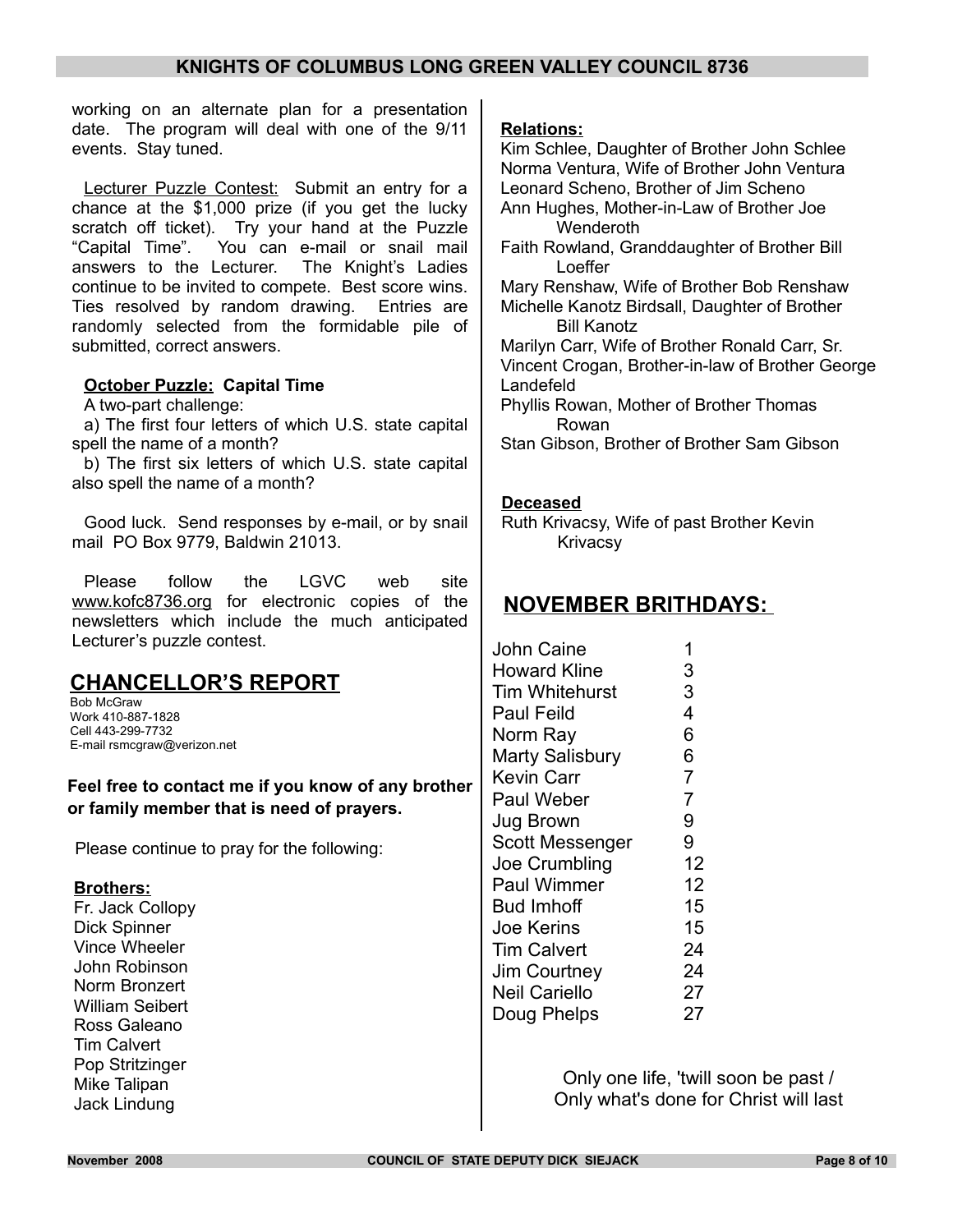| <b>DATES TO REMEMBER</b> |             |              |             |                                  |                        |  |  |  |
|--------------------------|-------------|--------------|-------------|----------------------------------|------------------------|--|--|--|
|                          | <u>DATE</u> | <b>DAY</b>   | <b>TIME</b> | <b>ACTIVITY</b>                  | <b>LOCATION</b>        |  |  |  |
| <b>NOVEMBER</b>          |             |              |             |                                  |                        |  |  |  |
|                          | 04          | Tues.        | 7:00 PM     | Knights ladies                   | <b>Council Home</b>    |  |  |  |
|                          | 06          | Thurs.       | 7:00 PM     | <b>Council Officers Meeting</b>  | <b>Council Home</b>    |  |  |  |
|                          | 11          | Tues.        | 8:00 PM     | <b>Business Meeting</b>          | <b>Council Home</b>    |  |  |  |
|                          | 13          | Thurs.       | 8:00 PM     | <b>BCGK</b> meeting              | Queen of Peace, Essex  |  |  |  |
|                          | 16          | Sun.         | 3:00 PM     | <b>State Council Annual Mass</b> | St. Clements, Rosedale |  |  |  |
|                          | 20          | Thurs.       | 8:00 PM     | <b>ABJC Memorial Mass</b>        | St. Johns Chapel       |  |  |  |
|                          | 22          | Sat.         | 7 AM-1PM    | <b>Blood Drive</b>               | St. Johns Hall         |  |  |  |
|                          | 22          | Sat.         | 6:00 PM     | <b>Bull and Oyster Roast</b>     | St. Johns Hall         |  |  |  |
|                          | 25          | Tues.        | 7:30 PM     | <b>Council Memorial Mass</b>     | St. Johns Chapel       |  |  |  |
|                          | 27          | Thurs.       |             | <b>THANKSGIVING DAY</b>          |                        |  |  |  |
|                          |             |              |             |                                  |                        |  |  |  |
| <b>DECEMBER</b>          |             |              |             |                                  |                        |  |  |  |
|                          | 02          | Tues.        | 7:00 PM     | Knights ladies                   | <b>Council Home</b>    |  |  |  |
|                          | 04          | <b>Thurs</b> | 7:00 PM     | <b>Officers Meeting</b>          | <b>Council Home</b>    |  |  |  |
|                          | 09          | Tues.        | 8:00 PM     | <b>Business Meeting</b>          | <b>Council Home</b>    |  |  |  |
|                          | 11          | Thurs.       | 8:00 PM.    | <b>BCGK Meeting</b>              | <b>Dundalk Council</b> |  |  |  |
|                          | 18          | Thurs.       | 8:00 PM     | <b>ABJC Meeting</b>              |                        |  |  |  |
|                          | 23          | Tues.        | 8:00 PM     | Social Meeting                   | <b>Council Home</b>    |  |  |  |
|                          |             |              |             |                                  |                        |  |  |  |